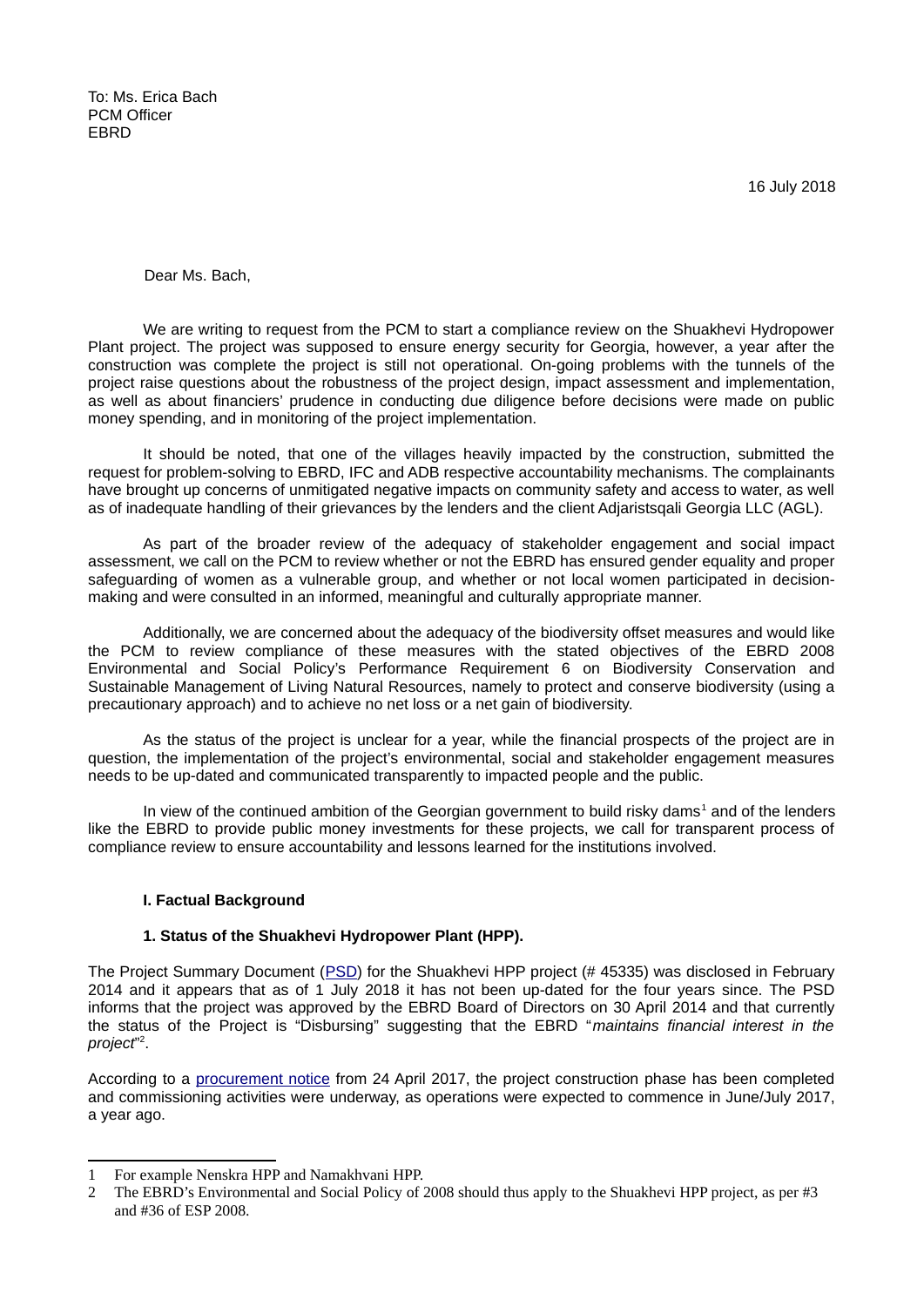A [press release](http://www.energy.gov.ge/show%20news%20mediacenter.php?id=721&lang=eng) from the Ministry of Energy of Georgia from 24 June 2017 announced that project construction was completed, claiming that by adding its 187 MW to the total installed capacity of the country "*the Shuakhevi HPP project will significantly contribute to Georgia's path toward energy independence*".

Following media news about problems with the Shuakhevi HPP tunnel, a [Statement about Skhalta Didachara](http://www.agl.com.ge/view_news.php?id=155) [Tunnel](http://www.agl.com.ge/view_news.php?id=155) from the client, Adjaristsqali Georgia LLC (AGL), from 31 August 2017 informed the following:

"*There appears to be some blockage in the transfer tunnel between Skhalta and Didachara. This blockage is estimated to be around 170 meters away from the tunnel outlet in Didachara reservoir area. However, this blockage will not impact the operations of the Shuakhevi Plant which is ready for commercial operations.*"

On 2 November 2017 the company released a [Statement on Tunnel Inspection](http://www.agl.com.ge/view_news.php?id=157) informing that the entire tunnel system is inspected:

"*AGL continues with an inspection of the entire tunnel system on the Shuakhevi HPP. The AGL technical team, together with its international consultants and experts, are inspecting the entire system. At the same time, dewatering of the tunnel is continuing to allow inspections in all sections of the tunnels.*"

While other up-dates on the results of tunnel inspection from the company are missing, the reports on environmental flow from October 2017 to January 2018 include a note that from  $4<sup>th</sup>$  October 2017 the plant is not in operation<sup>[3](#page-1-0)</sup>.

A PCM Eligibility Assessment report from May 2017 on a problem-solving complaint, which was submited by negatively impacted local village, does not provide any information on the status of the project or the result of the tunnel inspections. The summary of EBRD Management and clients responses included in the PCM EAR is insufficient to understand whether the environmental and social covenants that are part of the project agreement are currently being properly implemented and monitored. The PCM has since initiated a Problem-Solving Initiative with the EBRD's client and complainants from local community.

# **2. Project cost and EBRD investment.**

In October 2013 the EBRD disclosed project information on its web site together with the project ESIA. This [information](http://www.ebrd.com/work-with-us/projects/esia/shuakhevi-hpp.html) suggested that the bank is considering extending a senior loan to Adjaristsqali Georgia LLC of up to USD 110 million (EUR 83 million).

According to the Shuakhevi HPP PSD, the project is for a senior EBRD loan of up to USD 86.5 million (EUR 63.7 million) for the financing of the development, construction and operation of the Shuakhevi HPP. The total project cost is reported in the PSD as USD 417 million (EUR 307 million).

The Asian Development Bank (ADB) and the International Finance Corporation (IFC) have co-financed the project. An EBRD [press release](http://www.ebrd.com/cs/Satellite?c=Content&cid=1395243488679&d=Mobile&pagename=EBRD%2FContent%2FContentLayout) from 19 March 2015 reports that the EBRD's investment is USD 90 million<sup>[4](#page-1-1)</sup>: "*The \$250 million debt financing arranged by IFC represents the largest-ever private hydropower investment in Georgia, consisting of two \$90 million long-term senior loans, one each from ADB and EBRD, and \$70 million from IFC. IFC's total investment in this project is \$104 million, which includes a \$34 million equity investment in the project company.*"

## **3. The Client.**

The EBRD's client is Adjaristsqali Georgia LLC (AGL), a special purpose vehicle established in Georgia for the sole purpose of constructing a cascade of three hydroelectric power plants on the Adjaristsqali river, the first of which will be Shuakhevi HPP. Adjaristsqali Georgia LLC is owned by Norway's Clean Energy Invest AS (40%), India's Tata Power (40%), and IFC Infraventures (20%).

## **4. Project's Technical Parameters.**

<span id="page-1-0"></span><sup>3</sup> Environmental flow reports from September 2017 to January 2018 are available on the company's web site (as of 1 July 2017):<http://www.agl.com.ge/page.php?id=155>

<span id="page-1-1"></span><sup>4</sup> Note the differences in project investment reported in the EBRD press release, PSD and ESIA pages (\$ 90, 86.5 and \$110 million resp.)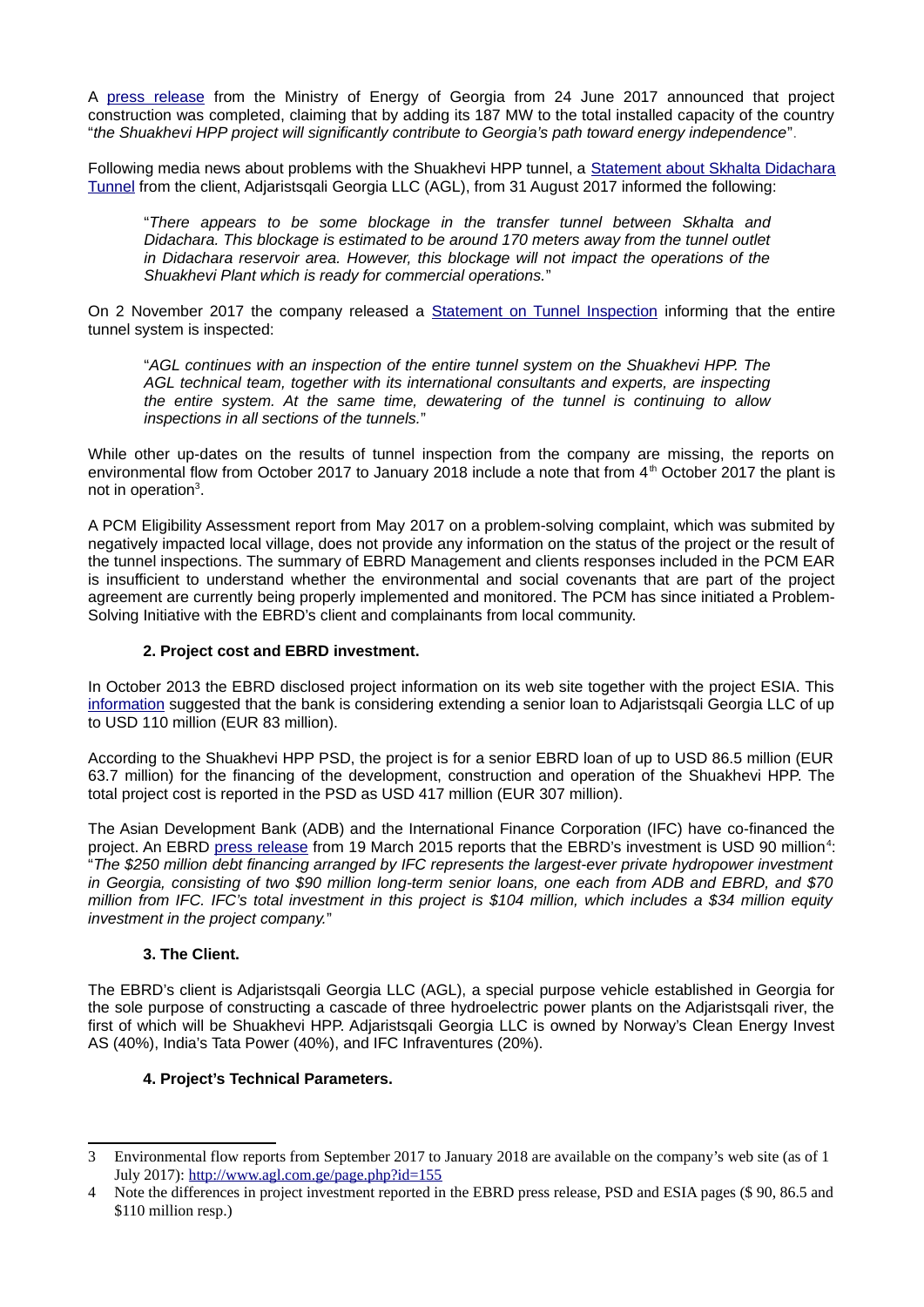According to the EBRD's PSD, the hydropower plant is located on the Adjaristsqali river in south-western Georgia and it has an installed capacity of 185 MW with expected electricity output of 452 GWh. The plant is designed as a run-of-the-river plant with capacity for diurnal storage in two reservoirs, allowing Shuakhevi HPP to store water for up to 12 hours and sell electricity at peak demand times. The project includes two dams that are 39 metres and 22 metres high.

The Shuakhevi HPP is part of the Adjariskhali hydropower cascade, so according to the PSD, the area of influence includes another such large dam, the 19-metre Koromkheti Dam, and extensive tunneling at both the project site and within the area of influence.

The ESIA documentation disclosed by the EBRD in October 2017 is for the Adjariskhali Cascade, which includes construction and operation of the Shuakhevi and Koromkheti HPP schemes with total installed capacity of 331 MW. The estimated power output (annual average production) was expected be 930 Gwh of renewable electricity per annum. In this cascade, the Shuakhevi HPP (181MW) includes the following elements:

- Dam and reservoir on the Adjaristsqali river at Didachara;
- Dam and reservoir in the upper reaches of the Skhalta River;
- One weir to allow abstraction and sediment basin on the Chirukhistsqali River;
- Transfer / headrace tunnel between Chirukhistsqali weir and small capacity Hydro Power Plant (HPP) at the Skhalta dam HPP (6MW)
- Transfer tunnel between Skhalta dam and Didachara reservoir;
- Headrace tunnel from Didachara dam to the main HPP unit near Shuakhevi village (175MW).

# **5. Project's Category**

The project has been categorised A in accordance with the Bank's 2008 Environmental and Social Policy, because it includes two dams of 39 metres and 22 metres, which are higher than the 15-metre height cited in Appendix 1 of the 2008 Environmental and Social Policy as indicative threshold for Category A.

## **6. Project's ESIA package**

International consultant Mott MacDonald was responsible for developing the feasibility study for the Adjaristsqali cascade and tender design for the 185 MW Shuakhevi project as well as the Environmental and Social Impact Study (ESIA) for the Adjaristsqali cascade. Gamma Consulting were selected as Georgian engineering and ESIA partners for the project<sup>[5](#page-2-0)</sup>. The consultants prepared an Environmental and Social Impact Assessment (ESIA) package, including:

- Non-Technical Summary (NTS);
- Environmental & Social Impact Assessment (ESIA);
- E&S Management Plans;
- Construction Management Plans;
- Biodiversity Action Plan;
- Land Acquisition and Livelihood Restoration Plan;
- Stakeholder Engagement Plan (SEP);
- Environmental and Social Action Plan (ESAP).

The EBRD claimed in 2013 that its environmental and social due diligence determined the ESIA package was fit for purpose and meets the EBRD's Performance Requirements, as mitigation measures were included in the ESAP. The ESAP, agreed by the EBRD and the client, included key actions that the client agreed to implement in order to achieve the Bank's Performance Requirements throughout the project cycle. The project was to be monitored by the bank in line with the ESAP, Georgia's regulatory requirements and the EBRD's Performance Requirements. An updated ESAP was released in September 2017.

## **7. Project's Transition Impact.**

According to the PSD, among the project's transition impacts is: "*(iii) Setting standards for corporate governance and business conduct from the project's potential for setting improved standards for HPP implementation in Georgia through the application of international best practices.*"

<span id="page-2-0"></span><sup>5</sup> According to the client's web site, see:<http://www.agl.com.ge/page.php?id=149>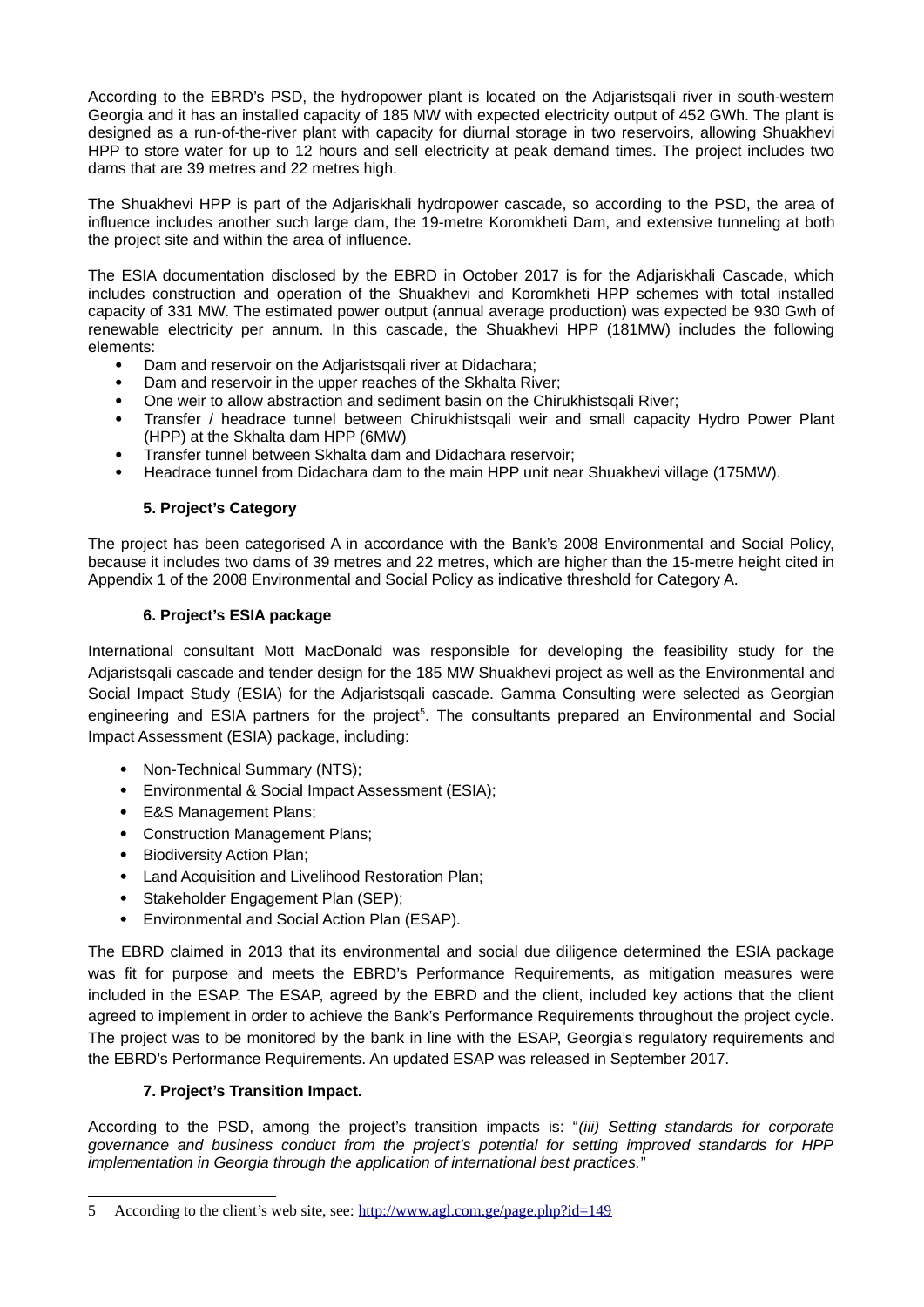### **8. Complaints on the Shuakhevi HPP projects**

In February 2018 complainants from Rabati Settlement of Makhalakidze Village, Shuakhevi Municipality of Georgia, submitted complaints to the independent accountability mechanisms of the EBRD, the ADB and the IFC. The complainants requested from the mechanisms problems-solving and compliance review alleging that "grave violations" of the lender's safeguard policies<sup>[6](#page-3-0)</sup> during the Shuakhevi HPP construction works that have "*left no drinking water in the village*" and have caused increase of rock falls threatening the life of local population; intensification of landslides; decrease in crops volumes; disappearance from local river of trout and other species of fish protected under the IUCN Red Data List of Threatened Species. The complainants further alleged that the lenders and the client have not dealt adequately with their grievances and that Adjaristsqali Georgia LLC has refused "*to assume responsibility and to inquire into the real reasons of the calamity*".

## **9. Previous PCM complaints on Georgian hydro projects**

The PCM has already reviewed the Paravani HPP project following a Green Alternative complaint from December 2011, as well as the Darialy HPP project following a Green Alternative and Stepantsminda complaint from November 2014. In the case of the Paravani complaint, the PCM found EBRD non-compliant with its Environmental and Social Policy on three of the six elements of the complaint, as two of these elements related to the issue of biodiversity.

The Dariali project experience is of particular relevance, as project construction was interrupted in May 2014 by a geological disaster resulting from the intensive movement of the Devdoraki glacier that caused a mudflow in the Dariali Gorge blocking the Tergi River. The incident was characterised by the EBRD as a force majeure, in spite of the fact that geological problems in the vicinity of the project site were predicted by Georgian geologists. The PCM compliance review expert concluded non-compliance of the EBRD with its policy, as "*in contrast to the requirements of EBRD Performance Requirement (PR) 1.9, the ESIA did not adequately consider certain geotechnical risks independent of the Project that might have an impact on the Project*".

With regards to lessons learning from hydropower projects in Georgia the PCM report on Dariali HPP stated that "*while compliance review reports in other cases may inform the compliance review here, the Bank's alleged failure to consider the Paravani HPP Compliance Review Report would not in and of itself establish non-compliance with the Bank's 2008 Environmental and Social Policy (ESP)*". This may well be true that there was no policy requirement to instruct the EBRD to pay extra caution with Georgian hydropower projects, in view of past problematic experiences. However, by now - with ot wothout a specific policy requirement - the problematic track record is setting a very troubling context and thus calling for a compliance review that questions the EBRD's overall approach in the hydro sector in the country.

### **II. Policy Violations: Failure of the EBRD to comply with its policy and to ensure that its client and the Shuaskhevi HPP project are compliant with ESP 2008**

## **10. Non-compliance with PR1 on Environmental and Social Appraisal and Management**

The ESIA package for the Shuakhevi HPP project, raises a lot of questions during the ESIA preparation, approval by the government of Georgia and later during the EBRD's due diligence process.

It is important for the PCM compliance review to clarify what went wrong and why the project design and ESIA could not guarantee the functionality of the project (specifically of the tunnels) or community safety and security? This situation requires a hard look at the client's capacity to implement such complex projects in Georgia, at the consultants' credibility to assess adequately the project's risks and impacts, and at the lenders' ability to conduct due diligence and monitoring in accordance with the objectives of their safeguards policies – particularly of the EBRD's due diligence.

The EBRD has committed in its ESP 2008 to "*ensure through its environmental and social appraisal and monitoring processes that the projects it finances [...] are designed and operated in compliance with*

<span id="page-3-0"></span><sup>6</sup> Failure to assess, communicate and prevent the negative impacts described by complainants suggest noncompliance with PR1, PR4 and PR10.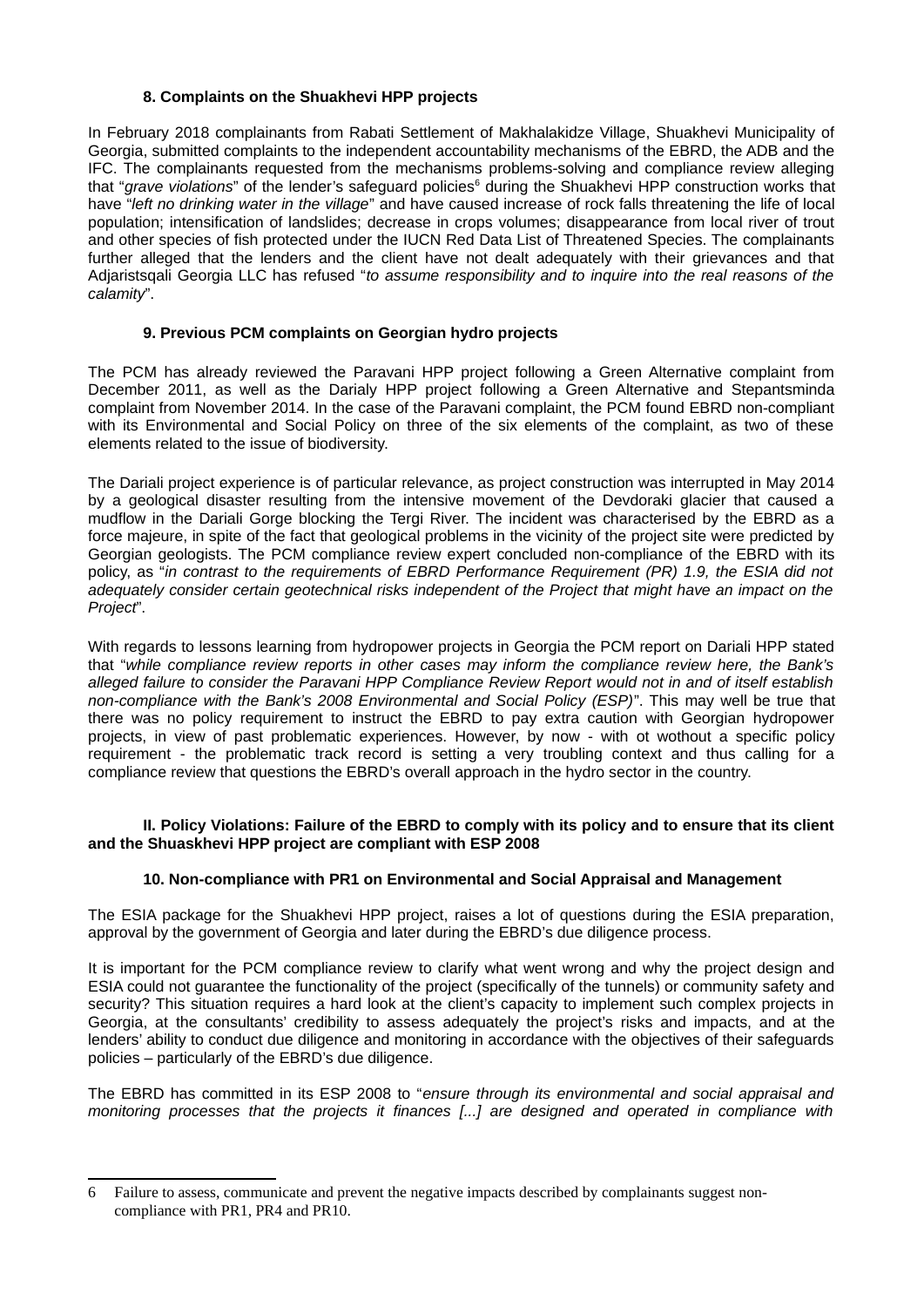*applicable regulatory requirements and good international practice*" [7](#page-4-0) as "*new facilities or business activities to be financed by EBRD will be designed to meet the PRs from the outset*" [8](#page-4-1) .

The question about geological studies and geological risks is particularly pertinent. Adequate project design, impact assessment and mitigation strategy relate mostly to PR 1 on Environmental and Social Appraisal and Management, although there are provisions in PR 3 on Pollution Prevention and Abatement and PR 4 on Community Health, Safety and Security that are relevant for the Shuakhevi HPP problems is relevant from the point of view of communicating these to impacted and interested stakeholders.

## **10.1. Geological safety: design, assessment, verification and mitigation in high-risk areas**

The Shuakhevi HPP ESIA includes 30 pages on Geology, Landslides and Seismic Risk<sup>[9](#page-4-2)</sup> and acknowledges that the Adjara region is highly sensitive to natural hazards, such as mudflows, erosion and landslides. It also acknowledges that public consultations have identified landslides as a major source of concern for local people, due to catastrophic landslides in the past, however, it claims there would be no remaining significant risks of landslide from the project's activities after mitigation.

Importantly the ESIA claims further that full geological risk assessments were undertaken during the feasibility stage. This claim contradicts interview by Batumelebi<sup>[10](#page-4-3)</sup> with Josh Gerard, deputy head of Adjaristskali Georgia. When asked about the reason of tunnel collapse, Mr. Gerard responded: "*I would like to underline that tunnel has not collapsed just smashed down. We have not clarified the exact reasons yet but we think that unexpected geological processes developed. Of course geological studies existed but you can not estimate everything in Geology*".

On the question about detail geological studies, Gerard responded "*We conducted detailed geological studies. In parallel of tunneling Geologists were working. They were studying rock layers after every three meters and making reports. We were making decisions based on their conclusions. If they were telling us that we are facing complex layers we would be using concrete coating or metal constructions for making tunnel stable, but geologists have not seen necessity of such measures.*"

This raises questions to how full were the full geological studies before construction started and why important geological studies were carried out in parallel to tunneling? We invite the PCM to clarify through the compliance review:

- if detailed geological studies were conducted before construction started?

- if they were sufficient to ensure that the project design was adequate?

- what kind of geological studies were conducted during construction?

- what role did the EBRD pay in ensuring that the geological studies and project design were robust and justified the backing of public lenders?

- did the EBRD identify any risks with regards to geological stability and tunnel design?

- how did the EBRD respond to calls from local communities and interested stakeholders, like Green Alternative (see correspondence), to ensure proper geological studies were in place to guarantee the safety of nearby villages and prudent spending of the bank's resources?

In this regard, PR4 on Community Health, Safety and Security requires that "s*tructural elements will be designed and constructed by qualified and experienced professionals, and certified or approved by competent authorities or professionals*" and for high-risk locations "*the client will engage one or more qualified experts with relevant and recognized experience in similar projects, separate from those responsible for the design and construction, to conduct a review as early as possible in project development* and throughout the stages of project design, construction, and commissioning"<sup>[11](#page-4-4)</sup>.

Furthermore, PR 4 requires: "*The client will identify and evaluate the risks and potential impacts to the health and safety of the affected community during the design, construction, operation, and decommissioning of the project and will establish preventive measures and plans to address them in a manner commensurate with the identified risks and impacts. These measures will favour the prevention or avoidance of risks and impacts over minimisation and reduction.[12](#page-4-5)*"

<span id="page-4-5"></span>12 ESP 2008, PR4 #7

<span id="page-4-0"></span><sup>7</sup> ESP 2008 #3

<span id="page-4-1"></span><sup>8</sup> ESP 2008 #29

<span id="page-4-2"></span><sup>9</sup> Volume II, Chapter 11

<span id="page-4-3"></span><sup>10</sup> "Batumelebi"<http://batumelebi.netgazeti.ge/news/108711/>December 27, 2017, own translation

<span id="page-4-4"></span><sup>11</sup> ESP 2008, PR4 #10-11 on Infrastructure and equipment safety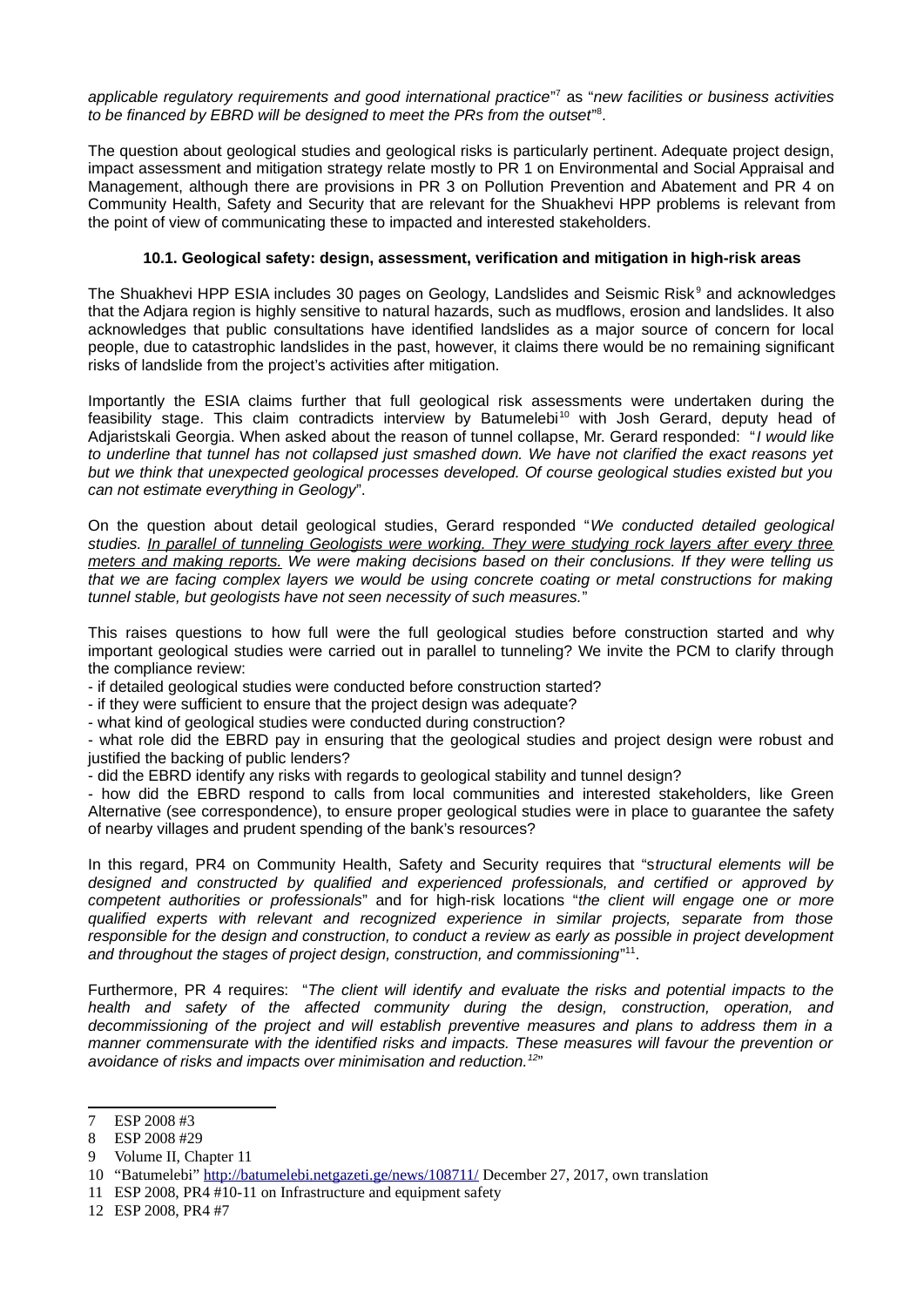PR 3 on Pollution Prevention and Abatement #10 requires that "*[d]uring the design, construction, operation and decommissioning of the project (the project lifecycle) the client will consider technical characteristics of the installation concerned, its geographical location and local/ambient environmental conditions and apply pollution prevention and control technologies and practices (techniques) that are best suited to avoid or, where avoidance is not feasible, minimise or reduce adverse impacts on human health and the environment while remaining technically and financially feasible and cost-effective.*"

We ask the PCM's review to take a closer look at the independence and competense of the experts responsible for project design and impact assessment, as well as the independence and competence of the authorities or professionals who approved or certified the project plans. Did the EBRD pay special attention to issues such as track record, conflict of interest or impartiality of consultants, particularly of the Georgian experts involved? Ultimately, we hope the PCM compliance review will throw some light on where did it all go wrong and can EBRD due diligence ensure good industry practice is applied that guarantees project functionality and safety?

#### **The project impact on local communities**

We ask the PCM to review the following questions:

- 1. How without full geological studies the company and the EBRD assessed the risks when deciding to proceed with the project in the geologically unstable area?
- 2. What steps did the EBRD take after it has been notified a number of the times by Green Alternative and CEE Bankwatch Network that the geological studies were not comprehensive and needed additional studies to address the issue;
- 3. Why despite of requirements of EBRD policy, the developer did not take these comments into account?

Particularly, in June 2014 we informed the EBRD team that the English version of the EIA did not contain the detailed geological studies, while a Georgian version of the ESIA, that has been used by the ministry of environment for permission, directly indicated on page 163: "*5.3.6.5 Skhalta Transfer Tunnel - No mapping or intrusive work has been undertaken along the Skhalta to Didachara transfer tunnel.*"

It should be stressed that according to chapter 6.9.4 of the Georgian EIA report, "*the geomorphologic maps and landslide hazard maps have been prepared from aerial photo interpretation supplemented by ground trothing and are not the result of detailed field mapping with full ground coverage. Both maps should therefore be used to indicate the general condition of the land surface over large areas. Detailed ground investigations may be necessary for assessment of small areas and specific sites.*"

Moreover, chapter 6.9.5 of the same report says that "*to the extent that some of the assessment in this report is based on information gained in ground investigations, persons using or relying on this report should recognize that any such investigation can examine only a fraction of the sub-surface conditions.*" According to the same report, "*unexpected ground conditions may be encountered during the course of the construction works*".

It should be mentioned, that Green Alternative / CEE Bankwatch Network also informed the EBRD's board of directors regarding the irregularities with Shuakevi HPP ESIA and due diligence process on 28.04.2014.

As the locals fear that the Shuakhevi HPP project site is characterized by landslides and the construction of derivation tunnels and reservoirs below the village of Ghurta, or in the vicinity of the villages Didachara or Tsablana, may activate slides. The same conclusions were drawn by the department of Geology of the Autonomous Republic of Adjara in 2013, that has been also sent to EBRD's management on April 25.2014.

However, it should be noted that ESIA does not assess the impact of the project implementation on the adjacent villages, including ones under which company plans to drill the derivation tunnels. These villages have not been defined as the part of the project impact area by company and it was endorsed by EBRD management.

PR1 of the EBRD's ESP 2008 states that #6: "*Environmental and social impacts and issues will be appraised in the context of the project's area of influence. This area of influence may include one or more of the following, as appropriate:* 

*[...] (v) Areas and communities potentially impacted by: cumulative impacts from further planned development of the project or other sources of similar impacts in the geographical area, any existing project*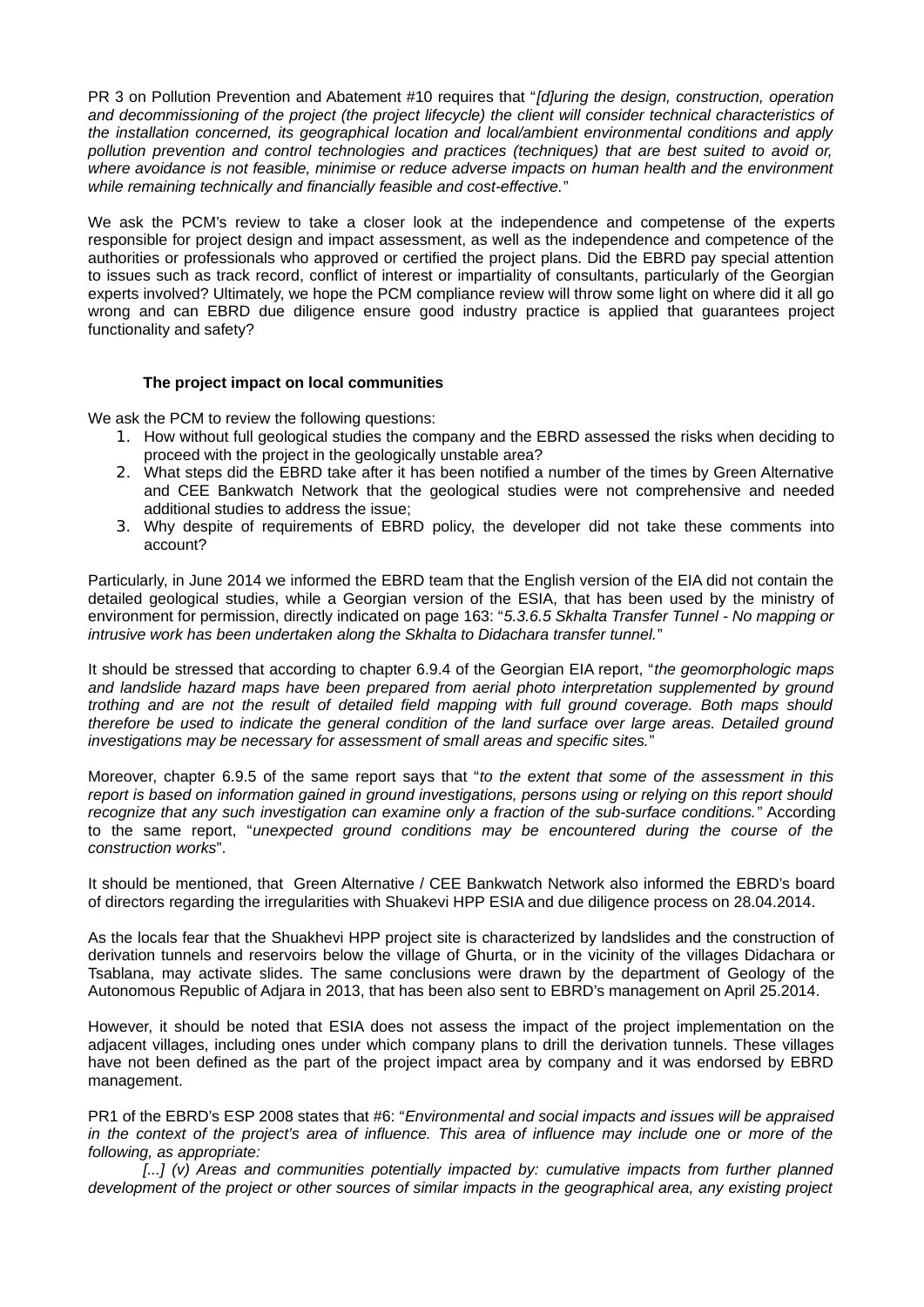*or condition, and other project-related developments that can realistically be expected at the time due diligence is undertaken;* 

*(vi) Areas and communities potentially affected by impacts from unplanned but predictable developments caused by the project that may occur later or at a different location. The area of influence does not include potential impacts that would occur without the project or independently of the project.*"

The project implementation has caused damage for local communities, that has been disregarded in ESIA, and those impacts have been experienced not only by the PCM complainants from Makhalakidzeebi, but also by other villages and damaged state infrastructure"<sup>[13](#page-6-0)</sup>

The EBRD has been keen on showing that inherently risky dam projects can be implemented in challenging environments in line with best standards, however, there have been one too many *force majeure* geology problems with its hydro projects in Georgia[14](#page-6-1). Who should be held accountable for the potentially massive waste of public money and unmitigated (and possibly unmitigatable) adverse impacts on people living in the "shadow" of hydropower projects in Georgia.

In view of the continued ambition of the Georgian government to build risky dams<sup>[15](#page-6-2)</sup> and of the lenders like the EBRD to provide public money investments for these projects, we call for transparent process of compliance review to ensure accountability and lessons learned for the institutions involved. While the geology in other places in Georgia and the proposed technologies may be different, it is no surprise that communities fear for their safety and do not trust high-quality ESIAs.

### **10.2. Gender impact, participation of women in decision-making**

The Non-Technical Summary<sup>[16](#page-6-3)</sup> of the Shuakhevi HPP project, which is meant to inform stakekolders such as local communities, includes two pages on social impact. Section 3. The Project and People includes no information on gender impact, it mentions no special provisions for protection of women from local communities, no consideration for cultural barriers to their participation in consultations, no mention of women-headed households or opportunities for women entrepreneurs. The ESIA's Social Impact Assessment includes literally one line on 7.2.4.4. Womens Rights and Gender Equality and while the ESIA includes some information on gender and women, an assessment of impact is practically lacking. The Land Acquisition and Livelihood Restoration Plan makes a reference to the number of female-headed households, however, it does not analyse the land ownership and land use patterns or the impact on women's livelihoods if compensation is given to male property owners.

Green Alternative published in 2016 a report<sup>[17](#page-6-4)</sup> Gender Impact of Shuakhevi HPP Project And Its Compliance *With EBRD Requirements*, which presents project documentation analysis and the findings from a Factfinding mission and 34 interviews with local people. It concludes that:

"*The Shuakhevi HPP construction has revealed a lot of gender-sensitive problems, on which the project developer failed to respond adequately, as comprehensive social and environmental assessment including gender analysis and assessments has not been conducted at the stage of the project development. [...] In addition, there are no evidence that can verify the fact that the project brought sustainable benefits to the affected population and simultaneously strengthened women in Adjara*." The report recommended that the lenders, in close coordination with the Georgian government, demand from the project developer to draft gender assessment and action plan, and then strictly monitor its implementation.

It appears that this recommendation was never followed, as is visible from the Shuakhevi HPP projects ESAP, which represents non-compliance with PR 1 #14: "*where stakeholder groups were identified as disadvantaged or vulnerable during the appraisal process, the ESAP will include differentiated measures so that adverse impacts do not fall disproportionately on them and they are not disadvantaged in sharing any development benefits and opportunities resulting from the project*".

<span id="page-6-0"></span><sup>13</sup> Ajara TV, Harm caused by HPP, February 2018, [http://ajaratv.ge/news/ge/25734/hesebit-gamotsveuli](http://ajaratv.ge/news/ge/25734/hesebit-gamotsveuli-ziani.html.html#.WqKg2-DnLig.facebook)[ziani.html.html#.WqKg2-DnLig.facebook](http://ajaratv.ge/news/ge/25734/hesebit-gamotsveuli-ziani.html.html#.WqKg2-DnLig.facebook)

<span id="page-6-1"></span><sup>14</sup> See PCM Compliance Review on the Dariali HPP project.

<span id="page-6-2"></span><sup>15</sup> For example Nenskra HPP and Namakhvani HPP.

<span id="page-6-3"></span><sup>16</sup> Project NTS is available here: [http://www.agl.com.ge/upload/Adjaraistsqali%20ESIA%20NTS%20rev%20F](http://www.agl.com.ge/upload/Adjaraistsqali%20ESIA%20NTS%20rev%20F%20September%202013%20updated.pdf) [%20September%202013%20updated.pdf](http://www.agl.com.ge/upload/Adjaraistsqali%20ESIA%20NTS%20rev%20F%20September%202013%20updated.pdf)

<span id="page-6-4"></span><sup>17</sup> Green Alternative report on Shuakhevi HPP project gender impact can be found here: [http://greenalt.org/publications/gender-impact-of-shuakhevi-hpp-project-and-its-compliance-with-ebrd](http://greenalt.org/publications/gender-impact-of-shuakhevi-hpp-project-and-its-compliance-with-ebrd-requirements/)[requirements/](http://greenalt.org/publications/gender-impact-of-shuakhevi-hpp-project-and-its-compliance-with-ebrd-requirements/)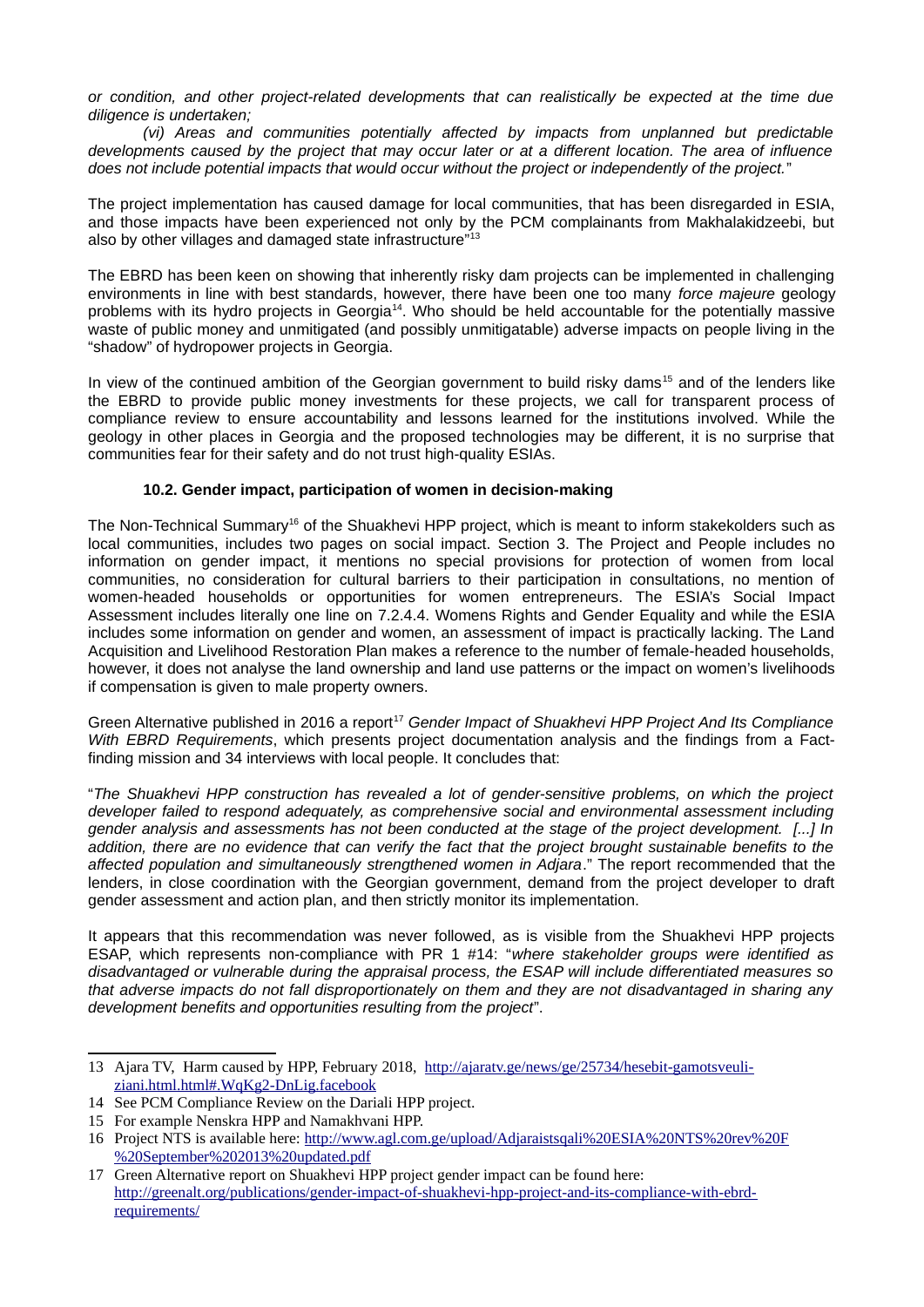Regardless the high quality of impact assessments for some EBRD-financed projects, we are yet to see a good quality of gender impact assessment. It is high time that the bank takes a more ambitious approach in safeguarding women and we hope that the PCM's compliance review will provide useful recommendations in this regard.

## **10.3. Non-compliance with PR10 on Information Disclosure and Stakeholder Engagement**

The project was characterized with flawed information disclosure and public participation process, as well as public unrest and protests along the project implementation, as there were a number of protest actions in all villages impacted by the project. However, both the client and the EBRD failed to take into account those protests and to investigate the causes of the people's dissatisfaction with the project and to adequately address them.

The Shuakhevi HPP project was supported by the Georgian government on the highest level. For example on Saturday, March 8, 2014 about 500 villagers, who staged a road blockade in the Adjara region, were violently dispersed by an equal number of policemen and special forces. The Deputy Minister of Energy, Ilia Eloshvili, stood by after ordering the intervention, even though the reasons for his presence at the scene are unclear. The incident, as well as other causes for people's anger and concerns, were not properly addressed by EBRD's management and the company, refusing to connect the project with increased geological risks in the area.

Since 2014 there has been intense media reporting on damages that local communities have experienced as the Shuakhevi HPP project construction started, as well as a number of protests, however, the company's and lenders' response was inadequate and insufficient.

Therefore, the project does not support EBRD's own rational regarding Shuakhevi project loan in terms of transition impact, especially "*Setting standards for corporate governance and business conduct from the project's potential for setting improved standards for HPP implementation in Georgia through the application of international best practices",* in terms of encouragement of public participation and treatment of locals.

There are several Stakeholder Engagement Plans (SEP) for the Shuakhevi HPP project. The September 2013 SEP-Final Report[18](#page-7-0) commits that "*AGL will ensure that stakeholders are well informed about the Project throughout its lifecycle.*"

This commitment is not so clearly stated in the newest SEP for the Operational Stage released in April 2017<sup>[19](#page-7-1)</sup>. It is not clear if the project is technically in the operational stage or not and if this SEP covers ongoing testing and inspections.

In this context it is unclear how a number of commitments in the SEP are met, for example those regarding "*disclosure of information regarding operations phase impacts and regular engagement with affected communities on these impacts, including the type and success of associated mitigation measures*" and "*running a company website [www.agl.com.ge](http://www.agl.com.ge/) which will be updated regularly to ensure that the operation related documentation is available to the public*".

The latest SEP states that it "*is a living document and will be regularly monitored, reviewed and updated on an annual basis*", however, a May 2017 up-date was not disclosed by the EBRD client on its website in spite of uncertainty about the project status and the considerable public interest about its fate. There is a contradiction in the SEP as it finishes with the commitment of the client to "*update the SEP when needed (preliminarily, every second year)*". The September 2017 ESAP states about the that SEP that it should cover the "*prior to commencement of operations*" and it should be "*reviewed and modified as necessary throughout operations*", which suggests that the SEP should still be binding during the testing and inspections period, while the delay with operational phase should perhaps render modifications necessary.

The fact that impacted people had to request facilitated problem-solving by the EBRD's, IFC's and ADB's complaints mechanisms also suggests that AGL's grievance mechanism is either inaccessible or ineffective in dealing with community grievances, in spite of the claim in the 2017 SEP that "*AGL social team members have been effectively applying it*".

<span id="page-7-0"></span><sup>18</sup> It is no longer available on the client's web site, but still on EBRD's website: <https://www.ebrd.com/english/pages/project/eia/45335sep.pdf>

<span id="page-7-1"></span><sup>19</sup> Can be found on the client's web site: [http://www.agl.com.ge/uploads/media/AGL-SEP-for-Shuakhevi-OP-](http://www.agl.com.ge/uploads/media/AGL-SEP-for-Shuakhevi-OP-Final.pdf)[Final.pdf](http://www.agl.com.ge/uploads/media/AGL-SEP-for-Shuakhevi-OP-Final.pdf)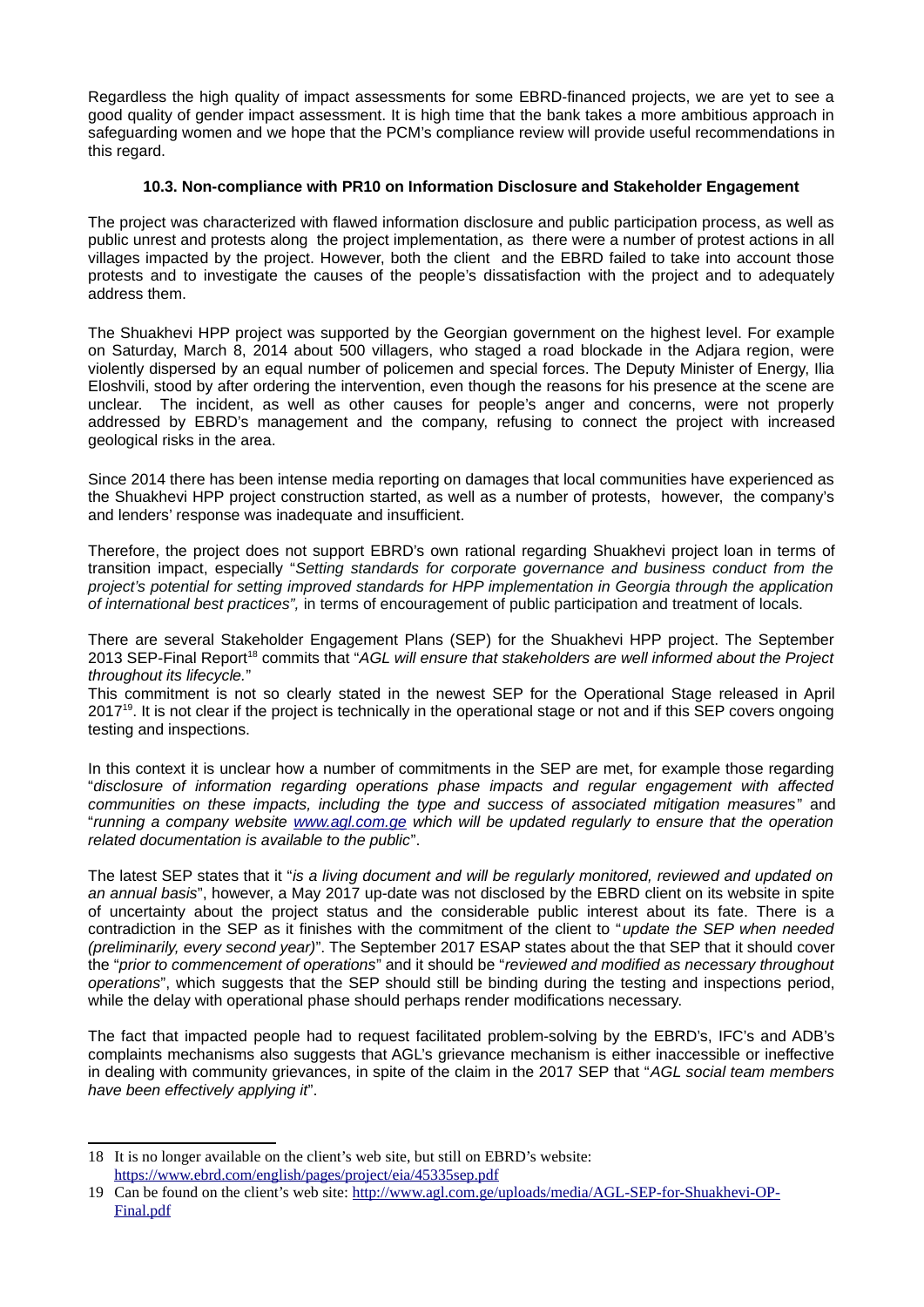The SEP does not acknowledge the cultural, religious and practical barriers to participation of Adjara women in decision-making and proposes no special measures to ensure that women are consulted in an informed, meaningful and culturally appropriate manner. Green Alternative published in 2016 a report *Gender Impact of Shuakhevi HPP Project And Its Compliance With EBRD Requirements*. It presented the results of 34 interviews with local women and men, that suggest the stakeholder engagement and consultations did not safeguard sufficiently the rights of women to participate in the project design and implementation. Moreover, it quotes the experience of men in consultations that were far from meaningful – for example the experience with negotiating the Memorandum of Understanding between local communities and the client.

The latest SEPs for the project from April 2017 summarises the EBRD ESP 2008 requirements in the following way: "*EBRD requires the project sponsor to provide the public, including NGOs, with information about the project during scoping stage and to prepare an SEP. The 2008 EBRD policy requires project sponsors to engage with stakeholders from the earliest stages of the project throughout the life of the project. Stakeholder engagement must be open, meaningful, and in an appropriate manner acceptable to the potentially affected communities. The engagement program must actively address the needs of vulnerable populations who may be affected by the project. The EIA documents must remain in the public domain for the life of the project, and if changes to project plans are necessary, these have to be made public as well*."

We believe that the above requirements were not met by the Shuakhevi HPP project and constitute violation of PR10 on Information Disclosure and Stakeholder Engagement. The EBRD and its client have not engaged with stakeholders throughout the life of the project $^{20}$  $^{20}$  $^{20}$ .

While initial disclosure of project documentation complied with the requirements for Category A projects<sup>[21](#page-8-1)</sup>, the EBRD and its client failed to inform stakeholders about the changes to project plans<sup>[22](#page-8-2)</sup> since the operational stage got delayed due to tunnel collapse. The consultation process has not been informed and iterative<sup>[23](#page-8-3)</sup> and as the PCM complaint by local impacted people suggests, stakeholder engagement for the Shuakhevi HPP project has not been open, meaningful<sup>[24](#page-8-4)</sup> and in an appropriate manner acceptable to potentially affected communities<sup>[25](#page-8-5)</sup>.

According to ESP2008 #7 "*The EBRD is strongly committed to the principles of corporate transparency, accountability and stakeholder engagement. It will disclose, on an ongoing basis, information about the Bank's performance on environmental and social issues and will engage in meaningful dialogue with the Bank's community of stakeholders. The Bank will promote similar good practices amongst its clients. In particular, the EBRD expects clients to identify and interact with their stakeholders on an ongoing basis, and to engage with potentially affected communities through disclosure of information, consultation, and informed participation in a manner deemed by the Bank to be commensurate to the impacts associated with the project."*

The lack of transparency on behalf of the bank and its client with regards to the Shuakhevi HPP project comes in stark contradiction to this commitment. In view of insufficient information in the public domain, we believe that the burden of proof should be on the EBRD and its client to demonstrate in a transparent way what measures were taken to communicate to impacted and interested shareholders the status of the Shuakhevi HPP project, changes in project implementation plans and consequences of these changes on the agreed environmental and social measures as presented in the project's ESMP, ESAP and SEP.

### **10.4. Non-compliance with PR 6 on Biodiversity Conservation and Sustainable Management of Living Natural Resources**

EBRD's ESP 2008 #8 states that the EBRD "*supports a precautionary approach to the conservation, management and sustainable use of natural biodiversity resources (such as wildlife, fisheries and forest products) and will seek to ensure that its operations include measures to safeguard critical habitats and, where feasible, enhance natural habitats and the biodiversity they support*".

<span id="page-8-5"></span>25 PR10 #13

<span id="page-8-0"></span><sup>20</sup> PR 10 #11

<span id="page-8-1"></span><sup>21</sup> PR10 #12-13

<span id="page-8-2"></span><sup>22</sup> PR10 #14: *Additional information may need to be disclosed on an ongoing basis, as the project progresses, in case of any material changes in the nature of the project or its impacts, or if material new risks and impacts arise.* 

<span id="page-8-3"></span><sup>23</sup> PR10 #17: *informed participation involves organised and iterative consultation, leading to the client's incorporating into their decision-making process the views of the affected parties on matters that affect them directly such as proposed mitigation measures, the sharing of development benefits and opportunities, and implementation issues.* 

<span id="page-8-4"></span><sup>24</sup> PR10 #15-16 & #20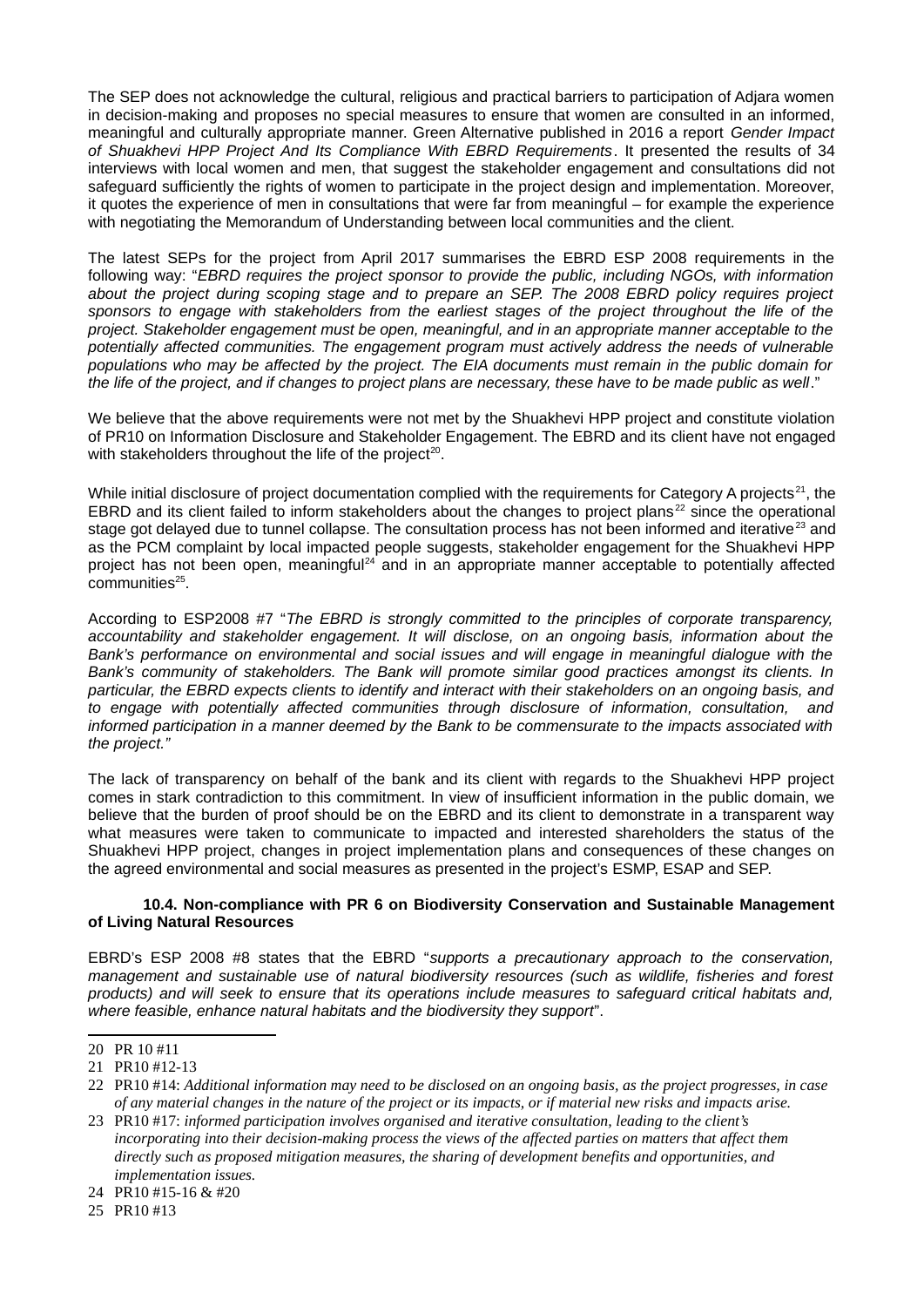The Shuakhevi Biodiversity Action Plan claims that "*[t]hrough wise application of the mitigation hierarchy, measurable adverse residual impacts on the critical habitat features are unlikely on this project.*"

In 2017 Green Alternative commissioned an evaluation of impacts on biodiversity during the construction phase of the Shuakhevi HPP project. Experts of Balkani Wildlife Society carried on biodiversity surveys on fish, mammal, bird species and natural habitats in the area of Shuakhevi HPP, Adjara, Georgia in July 2017. Field surveys were complemented with literature review and questionnaires with people who visit the natural habitats regularly for determining the relative number of mammals and fish and aquatic fauna in the most favorable habitats for them and for identifying threats to their conservation.

The finding of Balkani were presented in a Report on the environmental problems of Shuakhevi HPP, Adjara, Georgia<sup>[26](#page-9-0)</sup> that concluded the following:

- 93 ha of natural habitats we destroyed during construction of Shuakhevi HPP, which is several times higher than assessed.;
- With regards to habitats, offsetting or compensation was proposed only for forest habitats; the tree planting was not done before the habitats were destroyed as it is required according to EU Directives; the forest offsetting/compensation will not ever create habitats with similar ecological functions like the destroyed habitats;
- While tree planting was done poorly, not creating a natural habitat at all, the loss of key river and riparian habitats was not offset/compensated at all and grassland habitats were not restored, even worse - some additional areas were destroyed during afforestation activities;
- By the end of the construction stage of the project fish populations are almost completely extinct for several kilometers bellow the 2 dams and the weir, while the remaining fish populations above the dams/weir are in a bad state. Special conservation measures are needed for the unconstructed middle section of Adjaristsqali river and the remaining tributaries so that any aquatic live is left in the basin;
- With regards to the Eurasian otter, a red list species in Georgia, the Adjaristsqali basin is of great importance for the conservation of the species. Even before the Shuakhevi HPP operation starts otter is extinct bellow the 2 dams and the weir. Special conservation is needed for the unconstructed middle section of Adjaristsqali river and the remaining tributaries so that otter remains in the basin, however a healthy population would be unlikely, if the minimum ecological flow of 10% only remains in the rivers and if there are daily changes in the Shuakhevi powerhouse water release. Otter population surveys show very similar results to fish and aquatic fauna questionnaires as fish is the main prey of the species;
- With regards to birds and bats, the installation of bird and bat measure is totally inadequate as it can't offset the loss of natural habitats, especially riparian habitats. The natural habitat were the boxes were put in November 2016 have enough old trees with hollows so rare species of birds and bats are unlikely to occupy them. Two main impacts on bird species are not addressed adequately the migration barrier effect and the impact on the Chorokhi delta because of changed hydrological and sedimentation regime;
- With regards to other species, in three days along the river shores traces were found of 6 different individuals of brown bear and a pack of 4 wolves; at least 3 golden jackals, 1 Eurasian nightjar and 4 Caucasian rosefinches were heard, 1 kingfisher and 1 red-breasted flycatcher were spotted; this leads to the conclusion that the river shores are a biodiversity hotspot and no offsetting is possible, as there is no "free" space for creation of new rivers.

Balkani's findings call into question the adequacy of the proposed mitigation and offsetting measures for the Shuakhevi HPP project, as well as the compliance of the project with the EBRD's PR6. The EBRD has not published any up-dates to disclosed project information in four years and the compliance review should bring to light in the public domain evidence, if it exists, that the EBRD and its clients have taken an approach to biodiversity conservation that indeed ensures no net loss of biodiversity. We ask that the Balkani report on the Shuakhevi HPP is regarded as part of this complaint – it was communicated to the EBRD as part of a complaint to the Bern Convention on the Nenskra HPP project.

## **11. Conclusion**

In view of the considerable public resources invested in the Shuakhevi HPP project and in view of the negative impacts on local people's safety and livelihoods, as well on local resources needed for sustainable development of the Adjara region and Georgia, the status and future of the Shuakhevi HPP project is not a

<span id="page-9-0"></span><sup>26</sup> Balkani Report on environmental problems with Shuakhevi HPP project, Adjara, Georgia, July 2017, see: [http://greenalt.org/wp-content/uploads/2016/10/Report\\_Shuakhevi\\_HPP\\_environmental\\_problems.pdf](http://greenalt.org/wp-content/uploads/2016/10/Report_Shuakhevi_HPP_environmental_problems.pdf)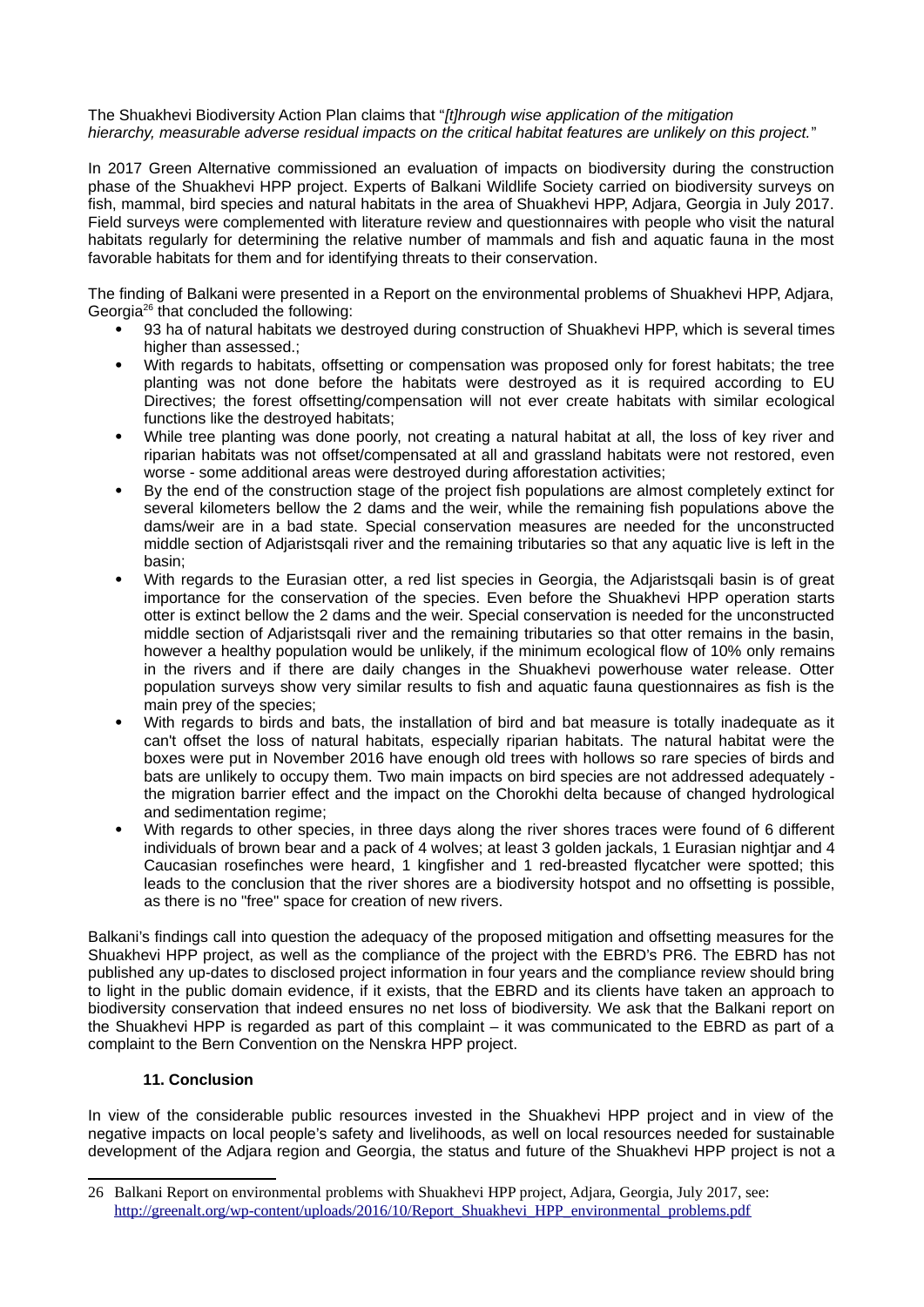trivial matter, but one of considerable public interest. In addition, the EBRD and other public lenders are continuing to develop risky hydropower projects in Georgia, so the way the Shuakhevi HPP project is handled is a test to the banks' safeguards, while transparency is a prerequisite for ensuring public trust and support for the decisions of planners and investors in Georgia's energy sector.

We kindly ask the PCM to conduct a compliance review and to thus ensure accountability of the EBRD to its shareholders, to impacted people, to interested shareholders and to the public.

Respectfully,

Dato Chipashvili<br>
for Green Alternative<br>
for CEE Ba

for CEE Bankwatch Network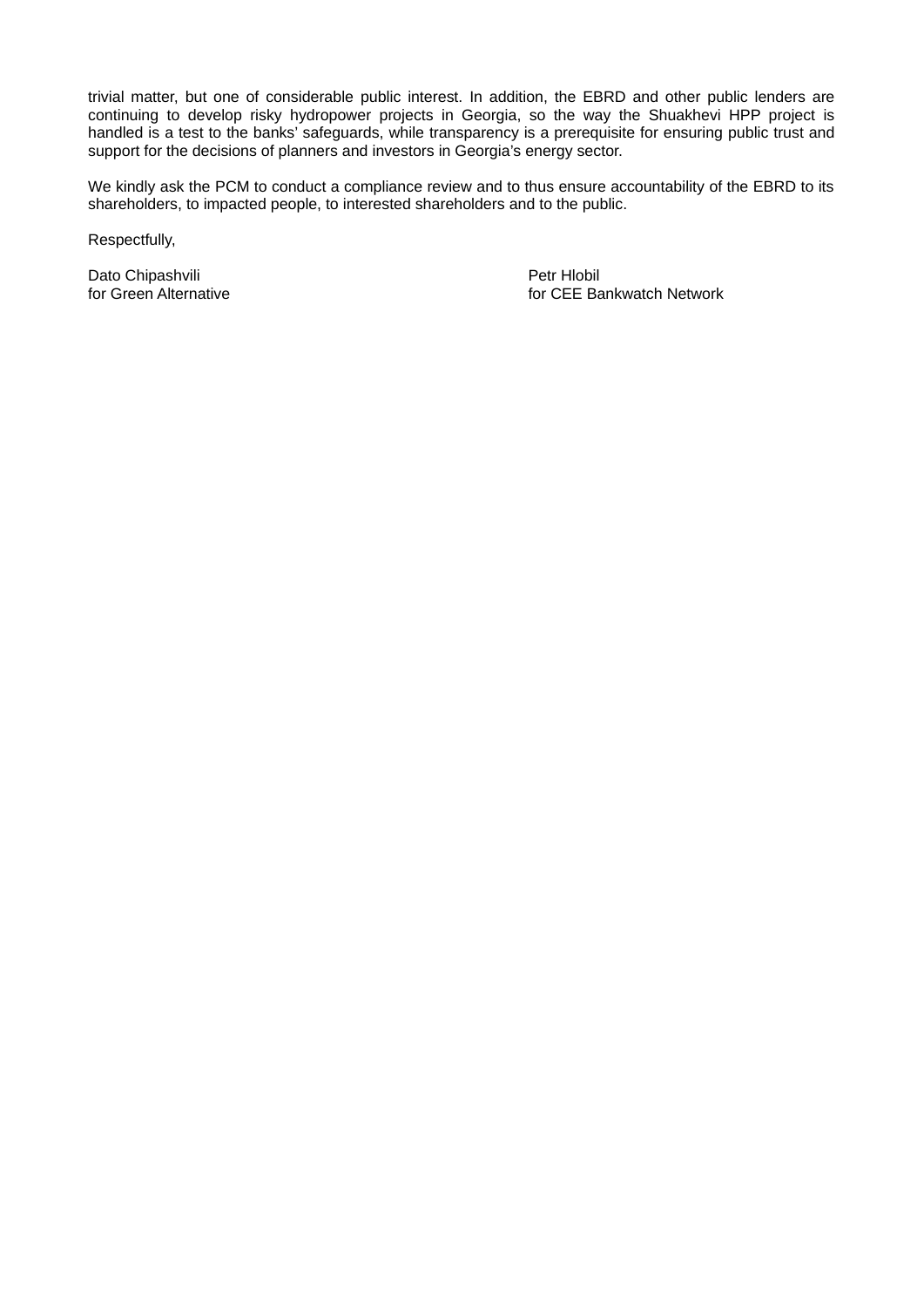# **ANNEX 1**

Additional information to be reviewed for evidence on communication of public concerns regarding the Shuakhevi HPP project

### **1. Green Alternative / CEE Bankwatch Network communication with EBRD**

### **Meetings on Shuakhevi HPP**

- Meeting with Sam Walker from ESD in "Holiday Inn" regarding Shuakhevi and Dariali HPPs **October 2013;**
- Meetings with Bank management and Executive Directors during two annual meetings of the EBRD **May 2014 and May 2015;**
- Issue has been raised during a public consultation on the good governance policies of the European Bank for Reconstruction and Development with Bank Management in Tbilisi **– February, 2014.**

### **Email correspondence with the Company and the EBRD**

- Comments sent to the Adjaristskali Georgia LLC **July 29, 2013;**
- Email correspondence with Environmental and Social Advisor of EBRD **16 and 26 September, 2013;**
- Email correspondence with Environmental and Social Department on collective letter of Ghurta and problematic issues of Shuakhevi and Dariali HPPs **– April 25, 2014; May 27, 2014; June 2, 2014; June 4, 2014;**
- Letter to Executive Directors of the EBRD regarding Shuakhevi and Dariali HPPs **April 28, 2014;**

## **Comments, issue papers, reports**

- Comments on ESIA of the Shuakhevi HPP in Georgian: **July 1, 2013:** [http://greenalt.org/wp](http://greenalt.org/wp-content/uploads/2013/07/Shuakhevi_HPP_on_Adjaristskali_GA_comments.pdf)[content/uploads/2013/07/Shuakhevi\\_HPP\\_on\\_Adjaristskali\\_GA\\_comments.pdf](http://greenalt.org/wp-content/uploads/2013/07/Shuakhevi_HPP_on_Adjaristskali_GA_comments.pdf)
- Resume of the comments: <http://greenalt.org/wp-content/uploads/2013/07/reziume.pdf>
- Issue Paper: The Shuakhevi hydropower plant project, Georgia; **May, 2014** <https://bankwatch.org/wp-content/uploads/2014/05/briefing-ShuakheviHPP-Georgia-2May2014.pdf>
- "Risky business: hydropower plant construction in Georgia" **November 2014:**  [http://greenalt.org/wp](http://greenalt.org/wp-content/uploads/2014/12/Risky_business_hydropower_plant_constructi_on_in_Georgia.pdf)
	- [content/uploads/2014/12/Risky\\_business\\_hydropower\\_plant\\_constructi\\_on\\_in\\_Georgia.pdf](http://greenalt.org/wp-content/uploads/2014/12/Risky_business_hydropower_plant_constructi_on_in_Georgia.pdf)
- Issue Paper: "Georgia swept by protests against EBRD-backed hydropower"; **May 10, 2016** [http://greenalt.org/wp-content/uploads/2016/06/Georgian\\_hydro.pdf](http://greenalt.org/wp-content/uploads/2016/06/Georgian_hydro.pdf)
- Balkani's Report on environmental problems of Shuakhevi Hydro Power Plant, Adjara, Georgia; **July 2017**; [http://greenalt.org/wp](http://greenalt.org/wp-content/uploads/2016/10/Report_Shuakhevi_HPP_environmental_problems.pdf)[content/uploads/2016/10/Report\\_Shuakhevi\\_HPP\\_environmental\\_problems.pdf](http://greenalt.org/wp-content/uploads/2016/10/Report_Shuakhevi_HPP_environmental_problems.pdf)

## **2. Press releases and blog posts**

- Georgian hydro projects are a test case for the EBRD's good governance policies; **12 February 2014;** [https://bankwatch.org/blog/georgian-hydro-projects-are-a-test-case-for-the-ebrds-good](https://bankwatch.org/blog/georgian-hydro-projects-are-a-test-case-for-the-ebrds-good-governance-policies)[governance-policies](https://bankwatch.org/blog/georgian-hydro-projects-are-a-test-case-for-the-ebrds-good-governance-policies)
- Georgian Ministry of Energy orders use of force against local protesters who fear landslides from hydro construction; **March 14, 2014;** [https://bankwatch.org/blog/georgian-ministry-of-energy-orders-use-of-force-against-local-protesters](https://bankwatch.org/blog/georgian-ministry-of-energy-orders-use-of-force-against-local-protesters-who-fear-landslides-from-hydro-construction)[who-fear-landslides-from-hydro-construction](https://bankwatch.org/blog/georgian-ministry-of-energy-orders-use-of-force-against-local-protesters-who-fear-landslides-from-hydro-construction)
- Georgia's hydropower revolution far from rosy for communities, the environment and the economy; **May 14, 2015;** [https://bankwatch.org/publication/georgias-hydropower-revolution-far-from-rosy-for](https://bankwatch.org/publication/georgias-hydropower-revolution-far-from-rosy-for-communities-the-environment-and-the-economy)[communities-the-environment-and-the-economy](https://bankwatch.org/publication/georgias-hydropower-revolution-far-from-rosy-for-communities-the-environment-and-the-economy)

## **3. Additional information: TV Media and response of the company on Geology:**

- Adjara TV; "Part of the tunnel of Shuakhevi HPP collapsed"; **September 2, 2017; [http://www.ajaratv.ge/\\_share.php?id=3590&lang=ge](http://www.ajaratv.ge/_share.php?id=3590&lang=ge)**
- 1TV "Shuakhevi HPP livelihood of village Chanchkhalo"; **November 20, 2014**; [https://www.youtube.](https://www.youtube.com/watch?v=ZCSNDgAP-RA) [com/watch?v=ZCSNDgAP-RA](https://www.youtube.com/watch?v=ZCSNDgAP-RA)